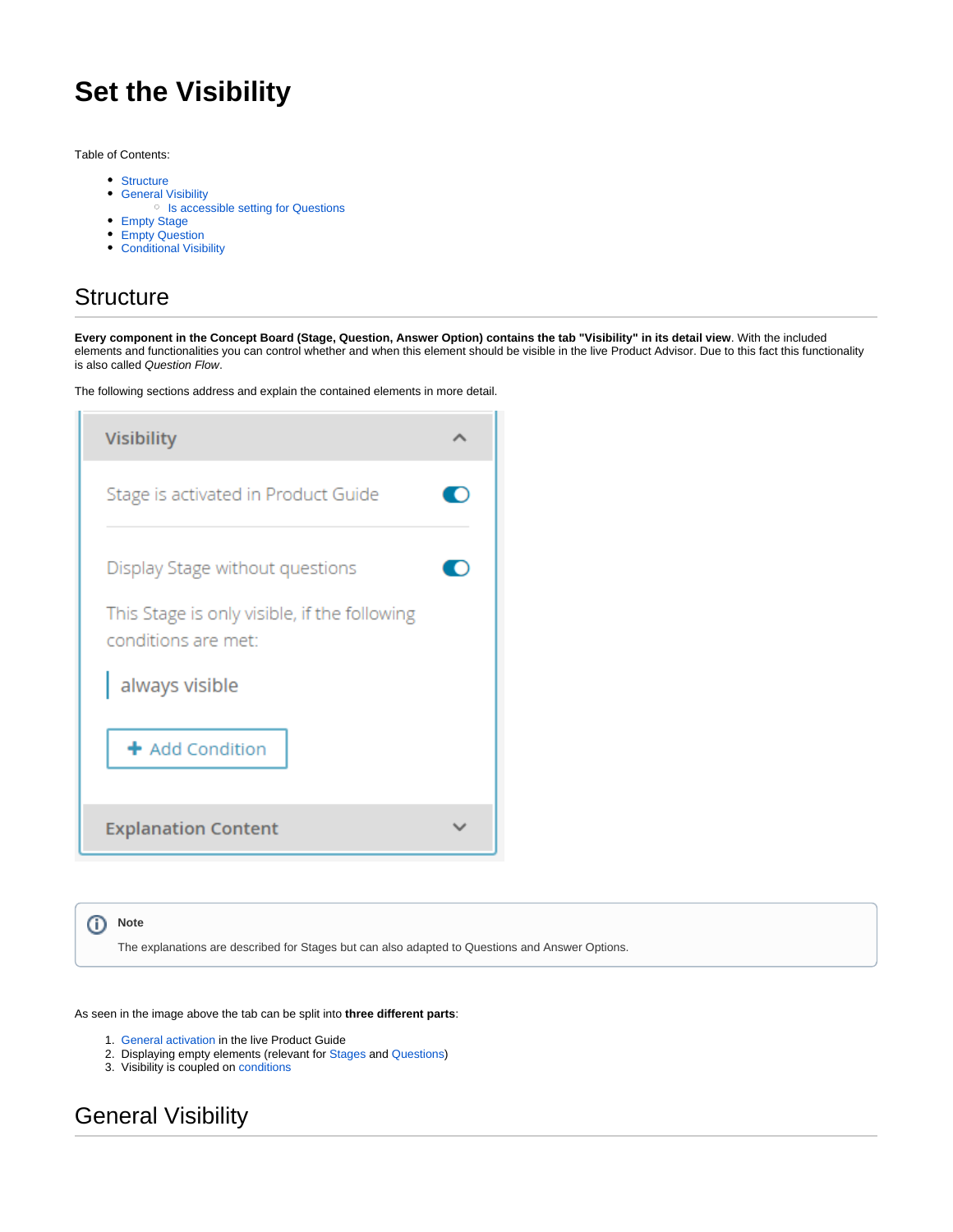As long as the toggle button "Stage is activated in Product Guide" is activated the corresponding Stage is accessible in the live Product Advisor. With a deactivation the Stage is set invisible. That means that the Stage is not displayed in the live Product Advisor anymore or anytime.

Because of this fact the UI elements below this toggle button will be disabled (see image below). The same rules apply to Questions or Answer Options.

| Stage is activated in Product Guide                                                                                       |  |  |
|---------------------------------------------------------------------------------------------------------------------------|--|--|
| Display Stage without questions                                                                                           |  |  |
| This Stage is only visible, if the following<br>conditions are met:                                                       |  |  |
| always visible                                                                                                            |  |  |
| + Add Condition                                                                                                           |  |  |
| Only use this toggle button if you are sure that you do not want to show this Stage in your current Advisor version.<br>m |  |  |

#### <span id="page-1-0"></span>Is accessible setting for Questions

For Questions only, you can ensure that an invisible Question is still accessible for the advisor. This setting becomes available if a Question is deactivated (see image). In combination with [preselections](https://documentation.excentos.com/display/WORKBENCH/Preselection+Configuration), it can be used for e.g. Questions as push factors.

| Visibility                             |  |
|----------------------------------------|--|
| Question is activated in Product Guide |  |
| Still accessible for preselections     |  |

### <span id="page-1-1"></span>Empty Stage

In some cases a Stage should be visible although it is either not filled with Questions or all underlying Questions are set invisible. For example this could be a welcome page which only contains some introduction texts about the Advisor itself or its topics.

To enable this feature make sure that the toggle button **"Display Stage without questions"** is activated.

### Display Stage without questions



#### ወ **Info** An empty Stage without this enabled button is not displayed in the live Advisor regardless whether the toggle button "Stage is activated in Product Guide" is activated or not.

### <span id="page-1-2"></span>Empty Question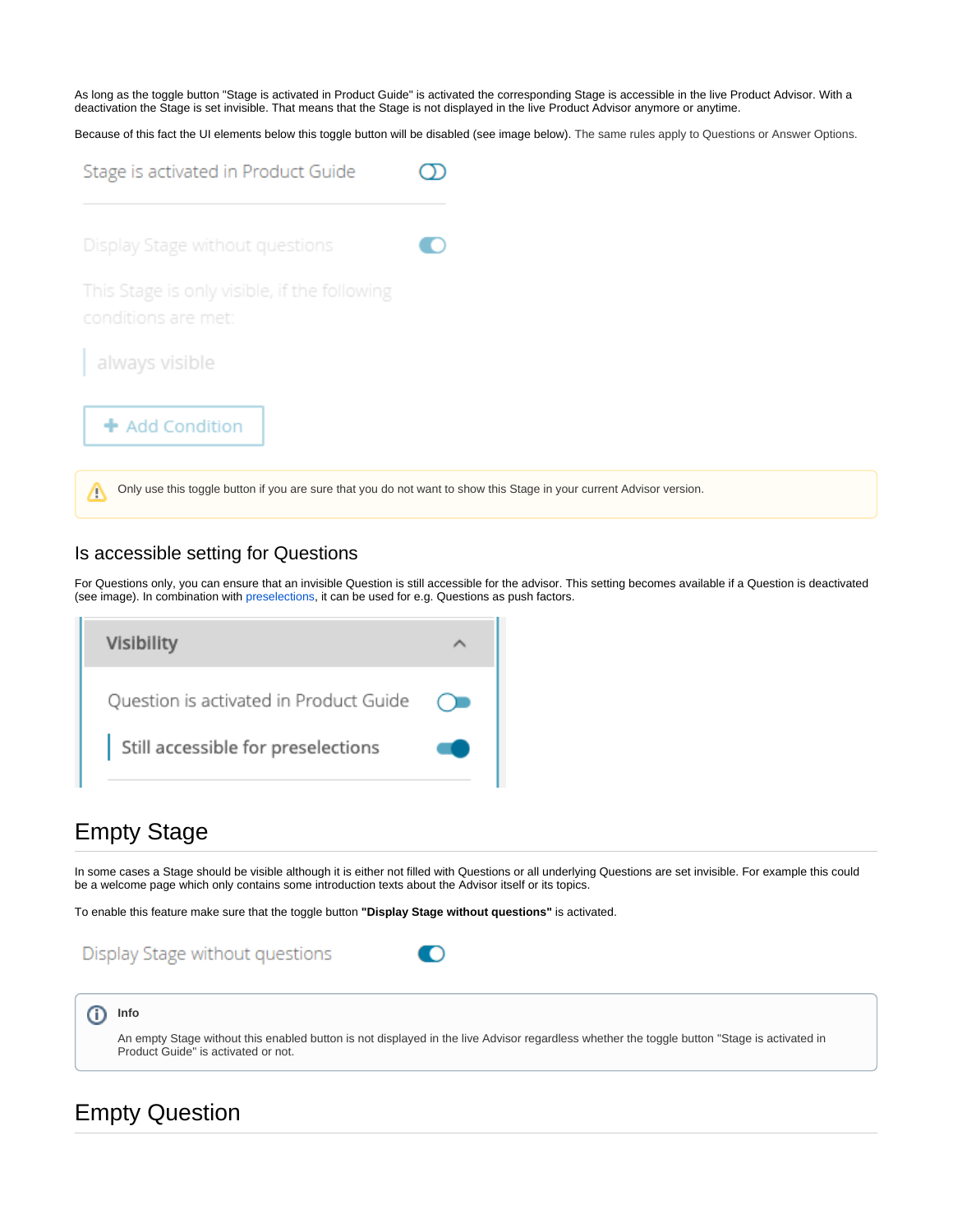The empty Question concept is based on the same idea like the empty Stage. You can decide whether a Question without (visible) Answer Options should be displayed in the live advisor or not.

The use case of this functionality is more based on a conceptional than a productive level. So let's assume that you start to create to concept of your Product Guide and implement a Stage with only one empty Question inside. The client preview would display neither the Question nor the Stage. To prevent the resulting confusion, you can decide by yourself if you want to see these kinds of Questions. An activated button shows empty Questions, a deactivated button hides them.

Display Question without answers



## <span id="page-2-0"></span>Conditional Visibility

With the aid of conditions it is possible to generate a more complex flow in your Advisor. You can decide when a Stage (also Question and Answer Option) should be visible. They are triggered by selecting certain Answer Options.

This Stage is only visible, if the following

conditions are met:



As you can see in the example above the Stage is visible if and only if these conditions are fulfilled.



If you want that only one of those conditions is needed to set the Stage visible the logical operator have to be changed from "AND" to "OR". With this mechanism you can create very complex condition trees.



ത